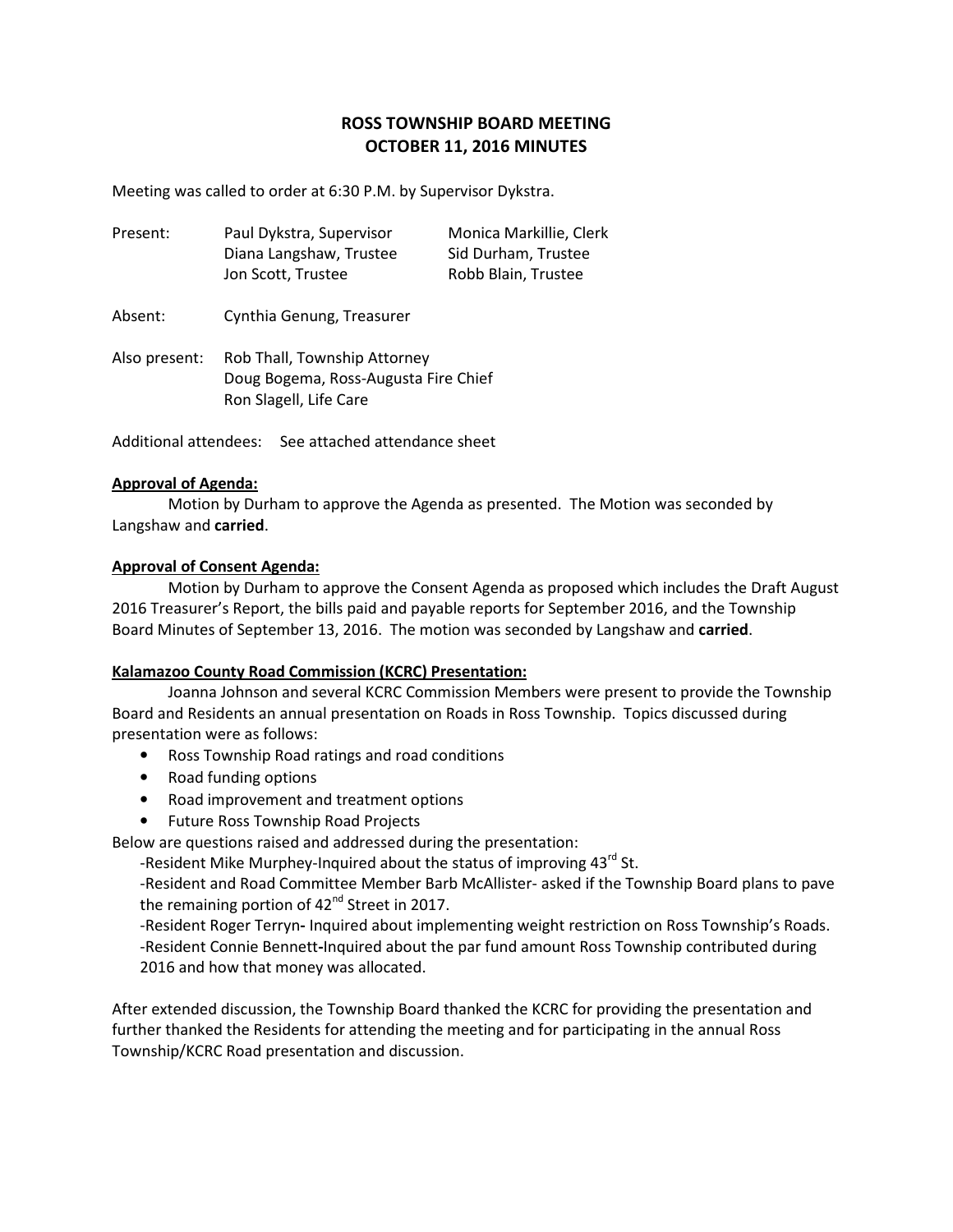## **Reports:**

## **Fire Dept.:**

 Fire Chief Bogema was present to provide an update on Fire Department business. Bogema presented a proposal to have the floors in the fire bays painted. Bogema shared pictures of Comstock Township's Fire Department Bays as an example. It was the Consensus of the Board to have Bogema obtain bids for the cost to have the floors painted for the next Fire Board Meeting.

## **Ordinance Enforcement:**

 Dykstra reviewed the Ordinance Enforcement Report for September 2016. Durham requested a status update at the next Board Meeting for the open Ordinance violations included in the report. **Police Report:** 

 Dykstra reviewed the Police Report for calls in the Township for September 2016, (see attached).

# **Life Care:**

 Ron Slagell, CEO of Life Care, was present to provide an update on the Ambulance service. Slagell reported Life Care is currently seeking new ways to advertise their membership program. **Planning Commission:** 

 Trustee Scott provided an update on Planning Commission Business. Scott stated the PC is considering the development of a watershed overlay district within the Township. Langshaw inquired about whether the other Townships in the area have watershed districts. Durham suggested the PC consult with 4 township's water Recourses and Gull Lake Quality for guidance regarding the matter. **Parks Committee:** 

 Scott reported the KRVT received donations from two area business for the trail extension from Galesburg to Augusta. It was noted Enbridge donated \$100,000 and Eaton Corporation donated \$50,000. Further, Scott stated the Engineers working on the development of the Trail are considering the idea to have the trailhead in Ross Township next to the Gull Lake View Golf Course. **Supervisor:** 

Dykstra reported on this item under item (a) of new business.

# **Road Committee:**

 Durham reported the Road Committee reached a consensus at the last Meeting regarding the development of a Township wide road assessment District. Durham stated the Committee determined that a Township road assessment is the best option for road funding and improvement. Durham stated the Township Assessor will provide the number of parcels in the Township which will be used to determine the cost. Durham added the Committee will work with Attorney Thall to get the draft language for Township Board consideration. Scott inquired about why the Committee opted for a special assessment and not a Township millage. The Board further discussed the two funding options at this time.

# **Public Comment:** No public comment

#### **Old Business:**

# **Fire Station Update:**

 Motion by Durham to postpone moving into the new building until after the 2016 Presidential Election. The motion was seconded by Markillie and carried.

#### **New Business:**

# **Cemetery Discussion:**

 The Board discussed an issue regarding the lower section of the Yorkville Cemetery relating to lots that have temporary in ground plantings in that area. Markillie stated the Township Cemetery Ordinance prohibits upright markers and in ground plantings. Markillie submitted a draft letter